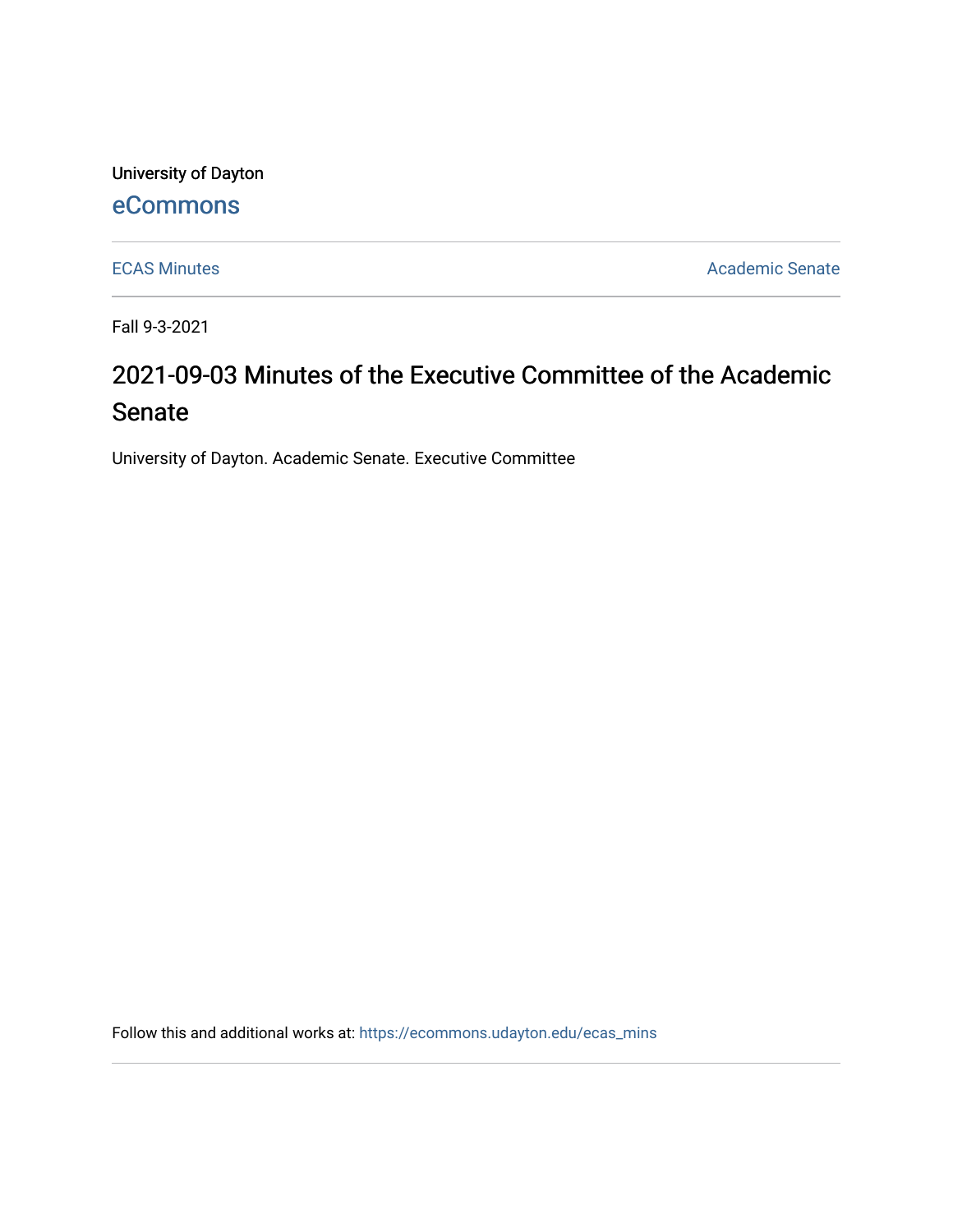#### **Minutes**

Executive Committee Academic Senate, University of Dayton 3 September, 2021 KU 331, 10-11:30pm

**Attendance: Sam Dorf, Jada, Paul Benson, Maureen Anderson, Johanna, Mary, Sara, philip, Carissa Guests: Jim Farrelly, Jen Dalton, Eric Spina**

#### **Opening**

- Call to order
- Opening prayer/meditation –Sam Dorf
- Approval of minutes from 8/27/21 ECAS meeting: Postponed until 8/10/21

#### **Announcements**

- Next ECAS meeting Friday, September 10, 2021, 10:00-11:30am
- Faculty Meeting, Friday, September 17, 3:30pm via Zoom.
- Next Academic Senate Meeting, Friday September 24, 2021 (via Zoom)
- Senate President Office Hours: Mondays from 2-3pm in MEC Family Room in Alumni Hall.
	- o Suggestion to offer Zoom office hours as well
- Sounds of UD @ Levitt Pavilion, tonight at 7pm [\(link here\)](https://levittdayton.org/artist/sounds-of-ud/)
- Path Forward/Second Week of Classes Update
	- o Students who inform faculty they are ill and are not coming to class should be directed to health center: Protocol from health center on how faculty should handle this issue
	- o No evidence for close contact transmission
	- o No vaccine mandate rationale: Pragmatic not political
		- $\blacksquare$  Flu
		- Unwillingness to share immunization card; had COVID and have natural immunity
		- Medical, religious and philosophical exemptions
		- If we had mandate, would need staff to make it happen
		- Mini-campaign in CIP and Law School to promote vaccination

▪ Renewed peer based efforts for undergraduates Question about Health Screening--Planned for October

Question about COVID Booster--Waiting for CDC/FDA

### **New Business**

● **DISCUSSION** with President Eric Spina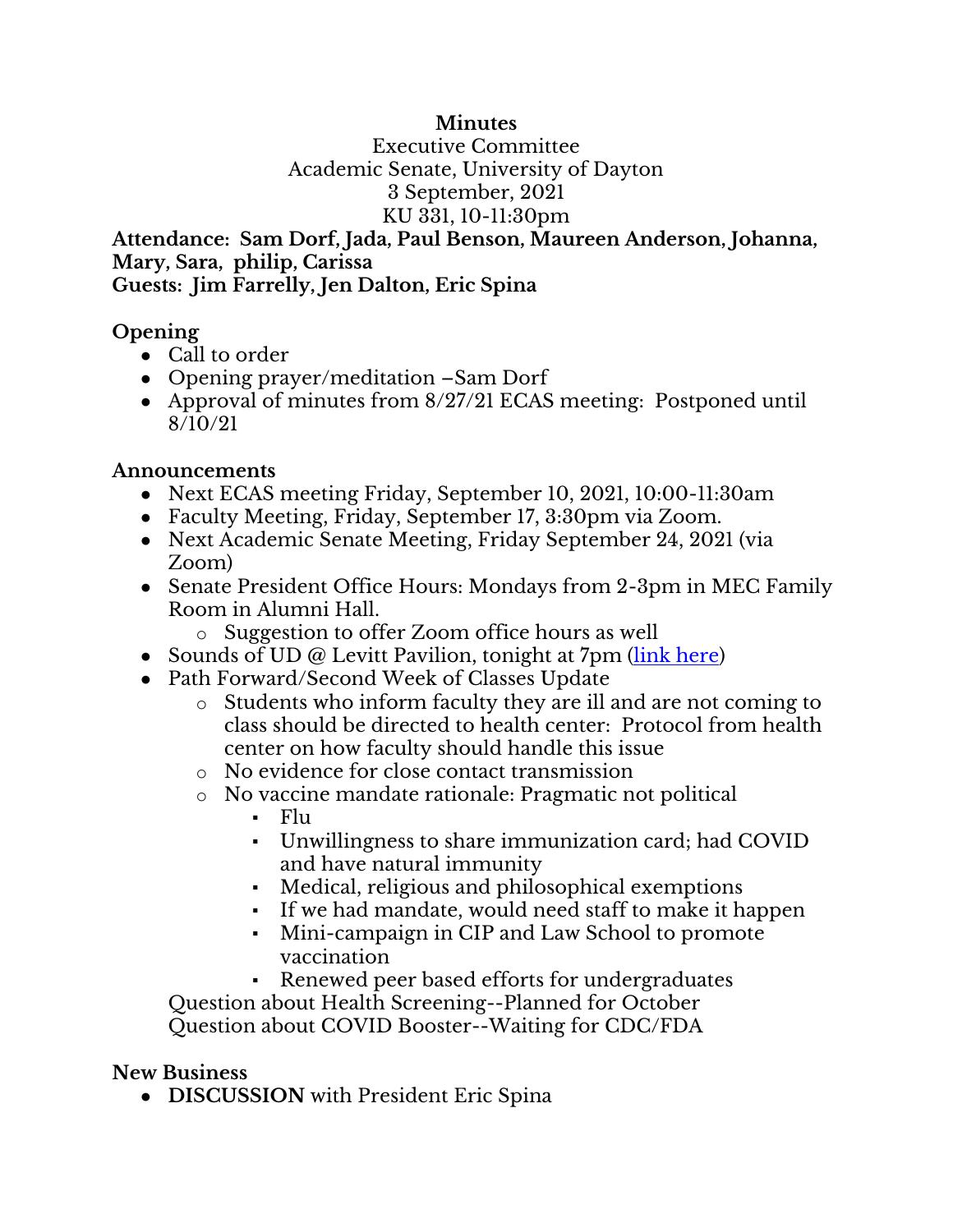Discussion of CSIT

- **DISCUSSION:** Constitution Amendment Faculty Vote
	- o Update from Elections Committee [\(meeting notes here\)](https://docs.google.com/document/d/1QZAivL1qkqTetdaUCwJKg_cnqWAasLjk6KF_jMa-Mj4/edit?usp=sharing)
		- **[DRAFT Cover Letter](https://docs.google.com/document/d/18OlQI4RBdwAkdZ455L2DlIOOt2RZYWWv/edit?usp=sharing&ouid=114374222774523335638&rtpof=true&sd=true)**
		- **[DRAFT Ballot](https://docs.google.com/document/d/1O2_AajK37-JWXGcf-7uGGpYBbBMYirFZ/edit?usp=sharing&ouid=114374222774523335638&rtpof=true&sd=true)**
	- o Voting Materials need to be ready by **10 September**, DORF will have them sent to full faculty on  $10<sup>th</sup>$  in preparation for the full faculty meeting on 17 September and the opening of voting on 24 September.
	- o Communication with Full Senate [\(see draft letter\)](https://docs.google.com/document/d/1JKGM1jBkOMrM8Bwar4i6rxrVdV2BbuWwZhRgSJ6tnpA/edit?usp=sharing)
	- o Communication with Tenured and Tenure-line Faculty [\(see](https://docs.google.com/document/d/1A2XCu_AqjJezijuLfTM5anbjVQzXRc8w5V70dMSAMco/edit?usp=sharing)  [draft letter\)](https://docs.google.com/document/d/1A2XCu_AqjJezijuLfTM5anbjVQzXRc8w5V70dMSAMco/edit?usp=sharing)
	- o Open Forums (tentative dates: 3:30-5pm, 22 September in Sears Recital Hall, 9:30-11am, 23 September 2021 in Science Center; Zoom).
- **DISCUSSION:** UPTP Faculty Vote
	- o FAC role in UPTP roll out. See [FAC Minutes from 8/23](https://docs.google.com/document/d/1_FOfS9JqTIVeK7s8gpYx61pk1XGvIFepssdQ5SKAeOw/edit?usp=sharing)
		- [DRAFT Cover Letter](https://docs.google.com/document/d/1TrlixFtyoxXM1mYA8SuhZpUEfstB-BeN/edit?usp=sharing&ouid=114374222774523335638&rtpof=true&sd=true) (from UEC)
		- **[DRAFT Ballot](https://docs.google.com/document/d/1xuxxxshrpdd2GOPSpDkwkam0sBJ7zPIY/edit?usp=sharing&ouid=114374222774523335638&rtpof=true&sd=true)**
	- o Voting Materials need to be ready by **10 September**, DORF will have them sent to full faculty on  $10<sup>th</sup>$  in preparation for the full faculty meeting on 17 September and the opening of voting in October.
	- o Communication with Full Senate [\(see draft letter\)](https://docs.google.com/document/d/1JKGM1jBkOMrM8Bwar4i6rxrVdV2BbuWwZhRgSJ6tnpA/edit?usp=sharing)
	- o Communication with Tenured and Tenure-line Faculty [\(see](https://docs.google.com/document/d/1A2XCu_AqjJezijuLfTM5anbjVQzXRc8w5V70dMSAMco/edit?usp=sharing)  [draft letter\)](https://docs.google.com/document/d/1A2XCu_AqjJezijuLfTM5anbjVQzXRc8w5V70dMSAMco/edit?usp=sharing)
	- o Open Forums?
- **DID NOT ADDRESS: DISCUSSION:** Update on policy to no longer sponsor international faculty/staff.
- **DID NOT ADDRESS: DISCUSSION:** [Draft Senate](https://docs.google.com/document/d/1xjJPkvF1RwPx6ox_v4-haphE0rYF4g6j/edit?usp=sharing&ouid=114374222774523335638&rtpof=true&sd=true) [Resolution](https://docs.google.com/document/d/1xjJPkvF1RwPx6ox_v4-haphE0rYF4g6j/edit?usp=sharing&ouid=114374222774523335638&rtpof=true&sd=true) regarding libraries and Center for online learning.
- **DID NOT ADDRESS: DISCUSSION:** Senate priorities in AY 21-22.

## **Future Issues/Items**

- COVID-19 Safety
- Anti-Racism Action Plan
- Review [Maternity Leave Policy](https://ecommons.udayton.edu/cgi/viewcontent.cgi?article=1038&context=senate_docs) draft charge to FAC
- Revisions to [Senate Constitution/Code of Regulations](https://drive.google.com/file/d/1FE4HIp5nKgfgFEpzkthtUeF-u_54WgeA/view?usp=sharing) (2014/2017)
- SET and Bias/Bias in Classroom (SAPC)
- Equity and PATH/AVIATE